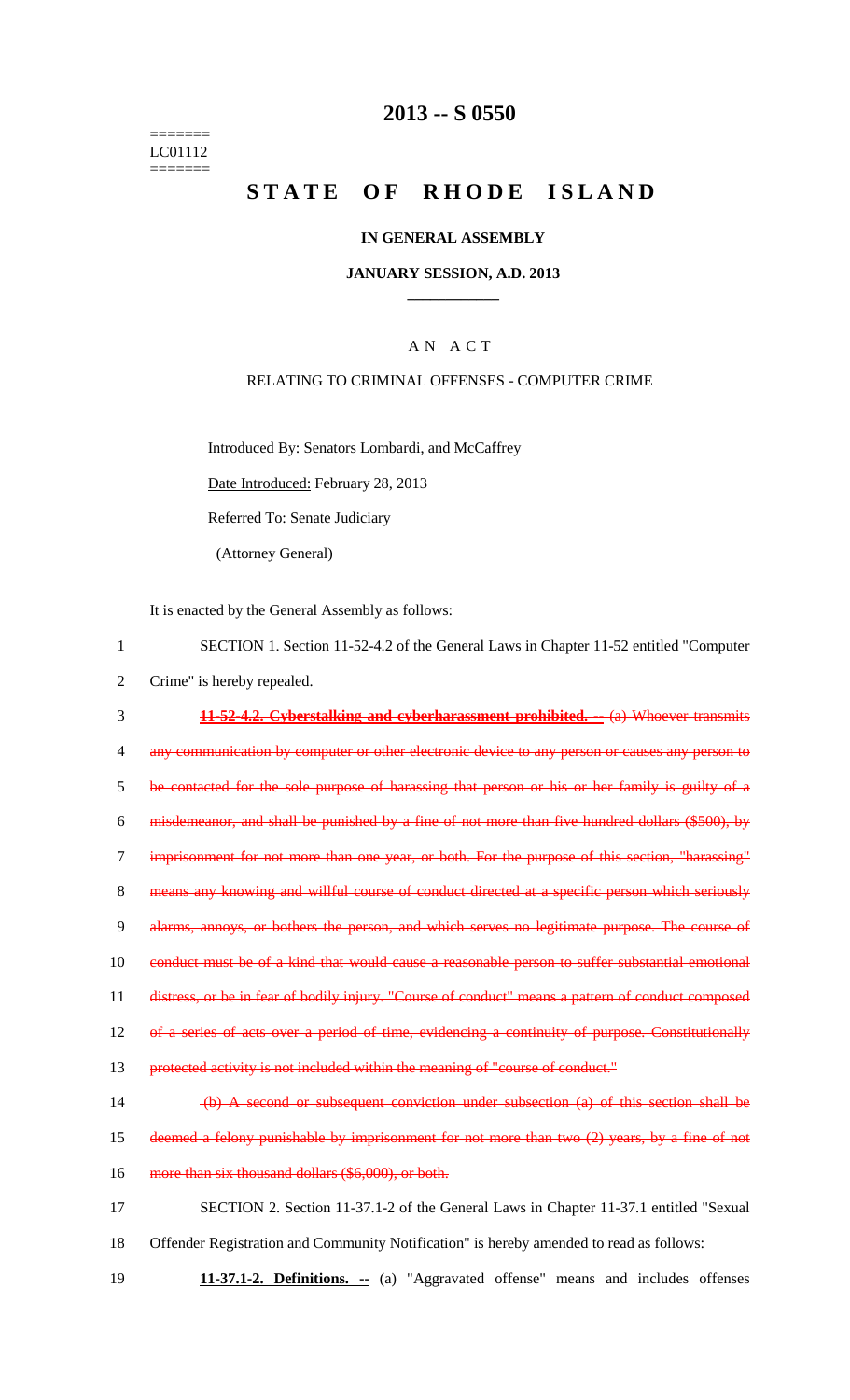1 involving sexual penetration of victims of any age through the use of force or the threat of use of 2 force or offenses involving sexual penetration of victims who are fourteen (14) years of age or 3 under.

4 (b) "Board", "board of review", or "sex offender board of review" means the sex 5 offender board of review appointed by governor pursuant to section 11-37.1-6.

6 (c) (1) "Conviction" or "convicted" means and includes any instance where:

7 (i) A judgment of conviction has been entered against any person for any offense 8 specified in subsection (e) or (k) of this section, regardless of whether an appeal is pending; or

9 (ii) There has been a finding of guilty for any offense specified in subsection (e) or (k) of 10 this section, regardless of whether an appeal is pending; or

11 (iii) There has been a plea of guilty or nolo contendere for any offense specified in 12 subsection (e) or (k) of this section, regardless of whether an appeal is pending; or

13 (iv) There has been an admission of sufficient facts or a finding of delinquency for any 14 offense specified in subsection (e) or (k) of this section, regardless of whether or not an appeal is 15 pending.

16 (2) Provided, in the event that a conviction, as defined in this subsection, has been 17 overturned, reversed, or otherwise vacated, the person who was the subject of the conviction shall 18 no longer be required to register as required by this chapter and any records of a registration shall 19 be destroyed. Provided, further that nothing in this section shall be construed to eliminate a 20 registration requirement of a person who is again convicted of an offense for which registration is 21 required by this chapter.

22 (d) [Deleted by P.L. 2003, ch. 162, section 1 and by P.L. 2003, ch. 170, section 1].

23 (e) "Criminal offense against a victim who is a minor" means and includes any of the 24 following offenses or any offense in another jurisdiction which is substantially the equivalent of 25 the following or for which the person is or would be required to register under 42 U.S.C. section 26 14071 or 18 U.S.C. section 4042(c):

27 (1) Kidnapping or false imprisonment of a minor, in violation of section 11-26-1.4, 11- 28 26-1 or 11-26-2, where the victim of the offense is sixteen (16) years of age or older and under 29 the age of eighteen (18) years;

30 (2) Enticement of a child in violation of section 11-26-1.5 with the intent to violate 31 sections 11-37-6, 11-37-8, 11-37-8.1, 11-37-8.3;

32 (3) Any violation of section 11-37-6, 11-37-8, 11-37-8.1, or 11-37-8.3;

33 (4) Any violation of section 11-1-10, where the underlying offense is a violation of 34 chapter 34 of this title and the victim or person solicited to commit the offense is under the age of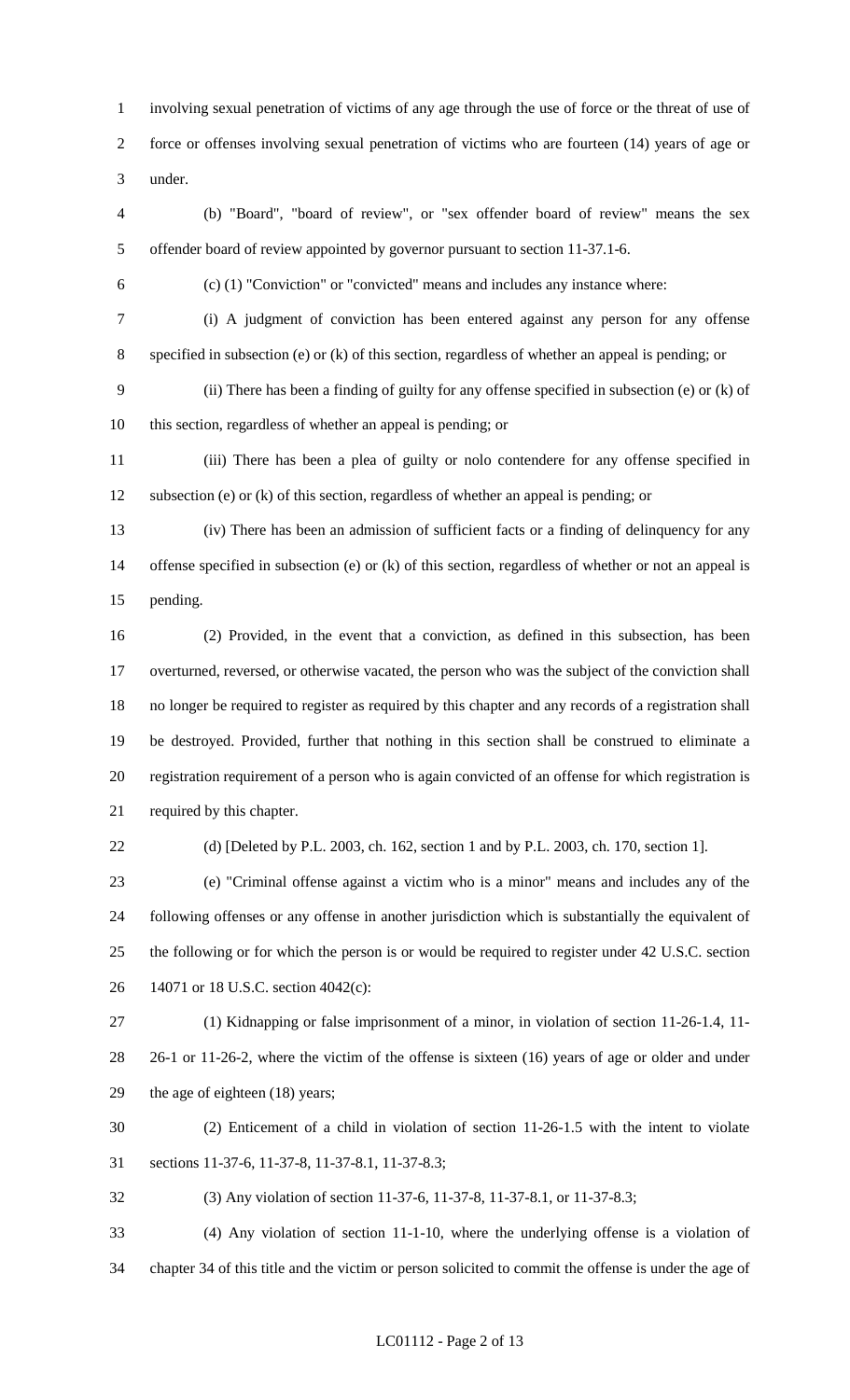- 1 eighteen (18) years;
- 2 (5) Any violation of section 11-9-1(b) or (c); or
- 3 (6) Any violation of section 11-9-1.3;
- 4 (7) Any violation of section 11-9-1.5;
- 5  $(7)(8)$  Any violation of section 11-37.1-10;
- 6  $\left(\frac{8}{9}\right)$  Any violation of section 11-37-8.8;
- 7  $\left(\frac{9}{10}\right)$  Any violation of section 11-64-2 where the victim is under the age of eighteen 8 (18) years; or
- 9  $(10)(11)$  Murder in violation of section 11-23-1 where the murder was committed in the 10 perpetration of, or attempted perpetration of, kidnapping and where the victim of the offense is 11 under eighteen (18) years of age.
- 12 (f) "Designated state law enforcement agency" means the attorney general or his or her 13 designee.
- 14 (g) "Employed, carries on a vocation" means and includes the definition of "employed, 15 carries on a vocation" under 42 U.S.C. section 14071.
- 16 (h) "Institutions of higher education" means any university, two (2) or four (4) year 17 college or community college.
- 18 (i) "Mental abnormality" means a congenital or acquired condition of a person that 19 affects the emotional or volitional capacity of the person in a manner that predisposes that person 20 to the commission of criminal sexual acts to a degree that makes the person a menace to the 21 health and safety of other persons.
- 22 (j) "Predator" means a person whose act(s) is (are) or was (were) directed at a stranger, 23 or at a person with whom a relationship has been established or promoted for the primary purpose 24 of victimization.
- 25 (k) "Sexually violent offense" means and includes any violation of section 11-37-2, 11- 26 37-4, 11-37-6, 11-37-8, 11-37-8.1, 11-37-8.3, or 11-5-1 where the specified felony is sexual 27 assault, or section 11-23-1 where the murder was committed in the perpetration of, or attempted 28 perpetration of, rape or any degree of sexual assault or child molestation, or any offense in 29 another jurisdiction which is substantially the equivalent of any offense listed in this subsection or 30 for which the person is or would be required to register under 42 U.S.C. section 14071 or 18 31 U.S.C. section 4042(c).
- 32 (l) "Sexually violent predator" means a person who has been convicted of a sexually 33 violent offense and who has a mental abnormality or personality disorder that makes the person 34 likely to engage in predatory sexually violent offenses.

#### LC01112 - Page 3 of 13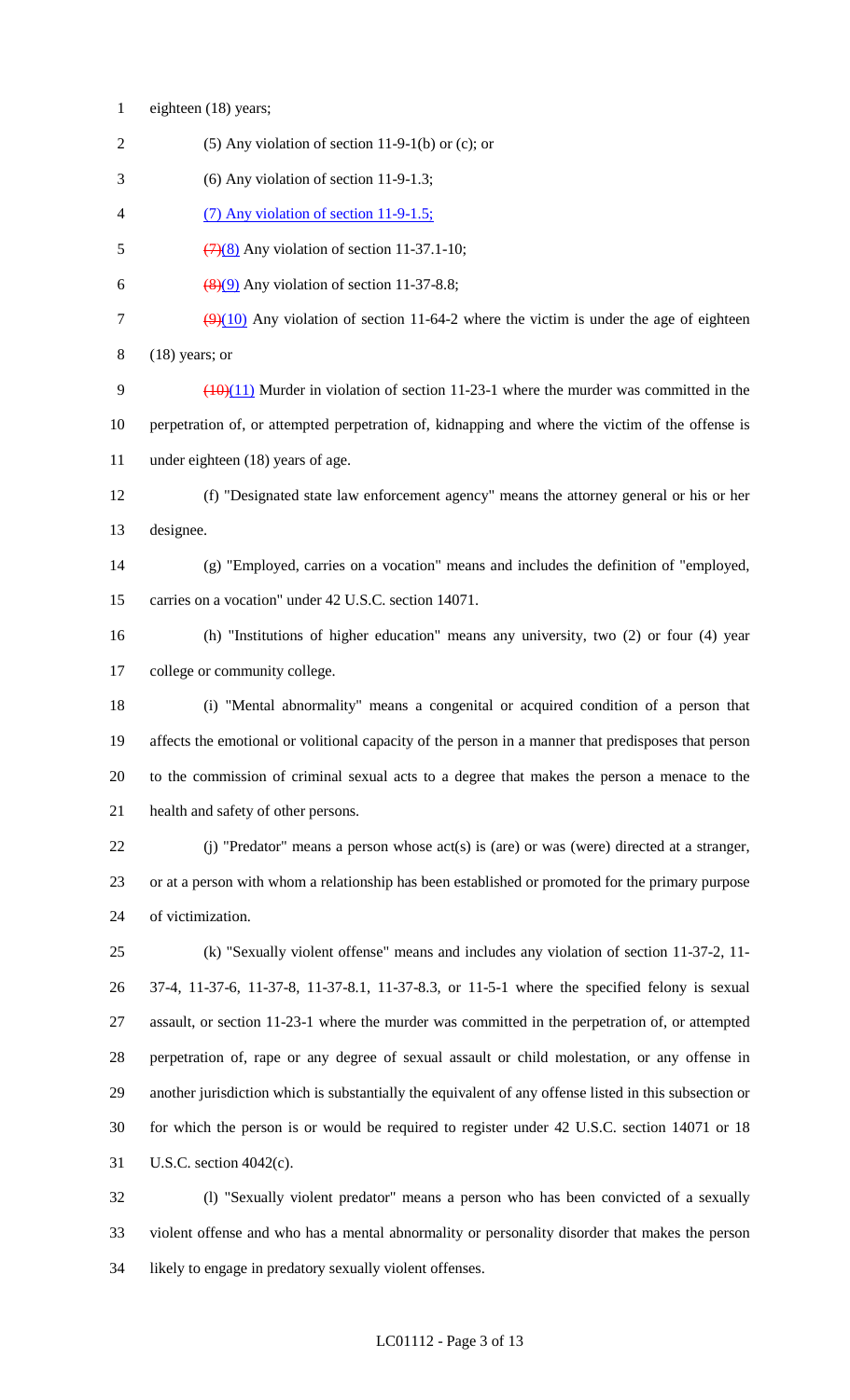- 
- 1 (m) "Student" means and includes the definition of "student" under 42 U.S.C. section

2 14071.

3 (n) "Parole board" means the parole board or its designee.

- 4 SECTION 3. Section 11-52-1 of the General Laws in Chapter 11-52 entitled "Computer 5 Crime" is hereby amended to read as follows:
- 

6 **11-52-1. Definitions. --** As used in this chapter:

7 (1) "Access" means to approach, instruct, communicate with, store data in, enter data in, 8 retrieve data from, or otherwise make use of any resources of, a computer, computer system, or 9 computer network.

10 (2) "Computer" means an electronic, magnetic, optical, hydraulic or organic device or 11 group of devices which, pursuant to a computer program, to human instruction, or to permanent 12 instructions contained in the device or group of devices, can automatically perform computer 13 operations with or on computer data and can communicate the results to another computer or to a 14 person. The term "computer" includes any connected or directly related device, equipment, or 15 facility which enables the computer to store, retrieve or communicate computer programs, 16 computer data or the results of computer operations to or from a person, another computer or 17 another device.

18 (3) "Computer data" means any representation of information, knowledge, facts, 19 concepts, or instructions which is being prepared or has been prepared and is intended to be 20 processed, is being processed, or has been processed in a computer or computer network. 21 "Computer data" may be in any form, whether readable only by a computer or only by a human 22 or by either, including, but not limited to, computer printouts, magnetic storage media, punched 23 cards, or data stored internally in the memory of the computer.

24 (4) "Computer network" means a set of related, remotely connected devices and any 25 communications facilities including more than one computer with the capability to transmit data 26 among them through the communications facilities.

27 (5) "Computer operation" means arithmetic, logical, monitoring, storage or retrieval 28 functions and any combination of them, and includes, but is not limited to, communication with, 29 storage of data to, or retrieval of data from any device or human hand manipulation of electronic 30 or magnetic impulses. A "computer operation" for a particular computer may also be any function 31 for which that computer was generally designed.

32 (6) "Computer program" means a series of instructions or statements or related data that, 33 in actual or modified form, is capable of causing a computer or a computer system to perform 34 specified functions in a form acceptable to a computer, which permits the functioning of a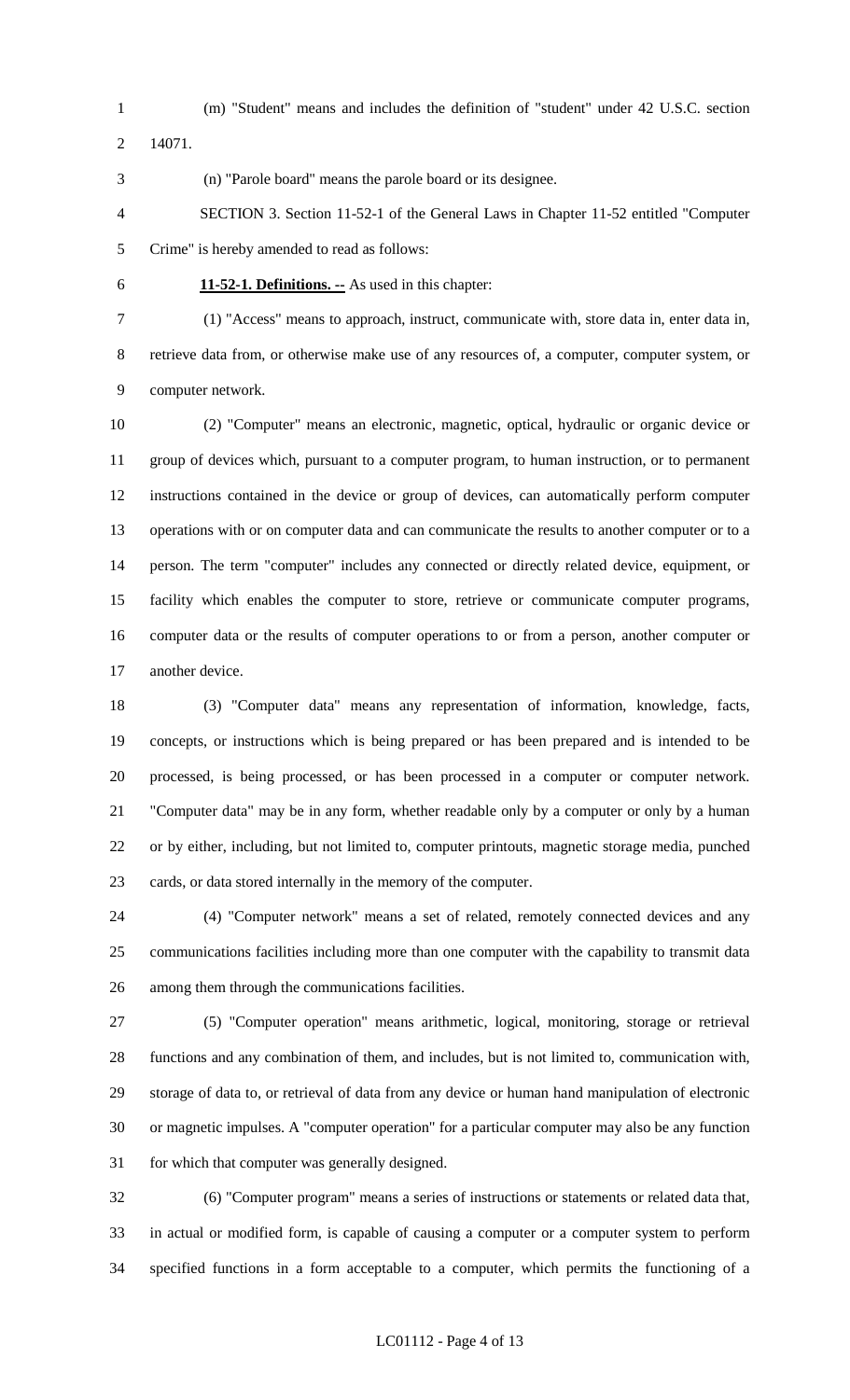1 computer system in a manner designed to provide appropriate products from the computer 2 systems.

3 (7) "Computer services" includes computer time or services, data processing services, 4 Internet service providers' networks and facilities located in the state or information or data stored 5 in connection with them.

6 (8) "Computer software" means a set of computer programs, procedures, and associated 7 documentation concerned with the operation of a computer, computer program or computer 8 network.

9 (9) "Computer system" means a set of related, connected or unconnected, computer 10 equipment, devices, and software.

11 (10) "Confidential information" means data that is protected from disclosure on the 12 protected computer, computer program, computer system or computer network and that the 13 computer, computer program, computer system or computer network does not transmit or 14 disclose unless initiated by the owner of such protected computer, computer program, computer 15 system or computer network.

16 (10)(11) "Data" means any representation of information, knowledge, facts, concepts, or 17 instructions which are being prepared or have been prepared and are intended to be entered, 18 processed, or stored, are being entered, processed, or stored or have been entered, processed, or 19 stored in a computer, computer system, or computer network.

20  $\left(\frac{(11)(12)}{2}\right)$  "Electronic mail service provider" means any business or organization qualified 21 to do business in the state of Rhode Island that provides registered users the ability to send or 22 receive electronic mail through equipment located in this state and that is an intermediary in 23 sending or receiving electronic mail.

 $\frac{(12)(13)}{12}$  "Financial instrument" includes, but is not limited to, any check, draft, warrant, 25 money order, note, certificate of deposit, letter of credit, bill of exchange, credit or debit card 26 transaction authorization mechanism, marketable security, or any computerized representation of 27 any of these.

28  $\left(\frac{(13)(14)}{2}\right)$  "Owner" means an owner or lessee of a computer or a computer network or an 29 owner, lessee, or licensee of computer data, computer programs, or computer software.

30 (14)(15) "Person" shall include any individual, partnership, association, corporation or 31 joint venture.

32  $\left(\frac{(15)(16)}{2}\right)$  "Property" includes, but is not limited to:

33 (i) Real property;

34 (ii) Computers and computer networks;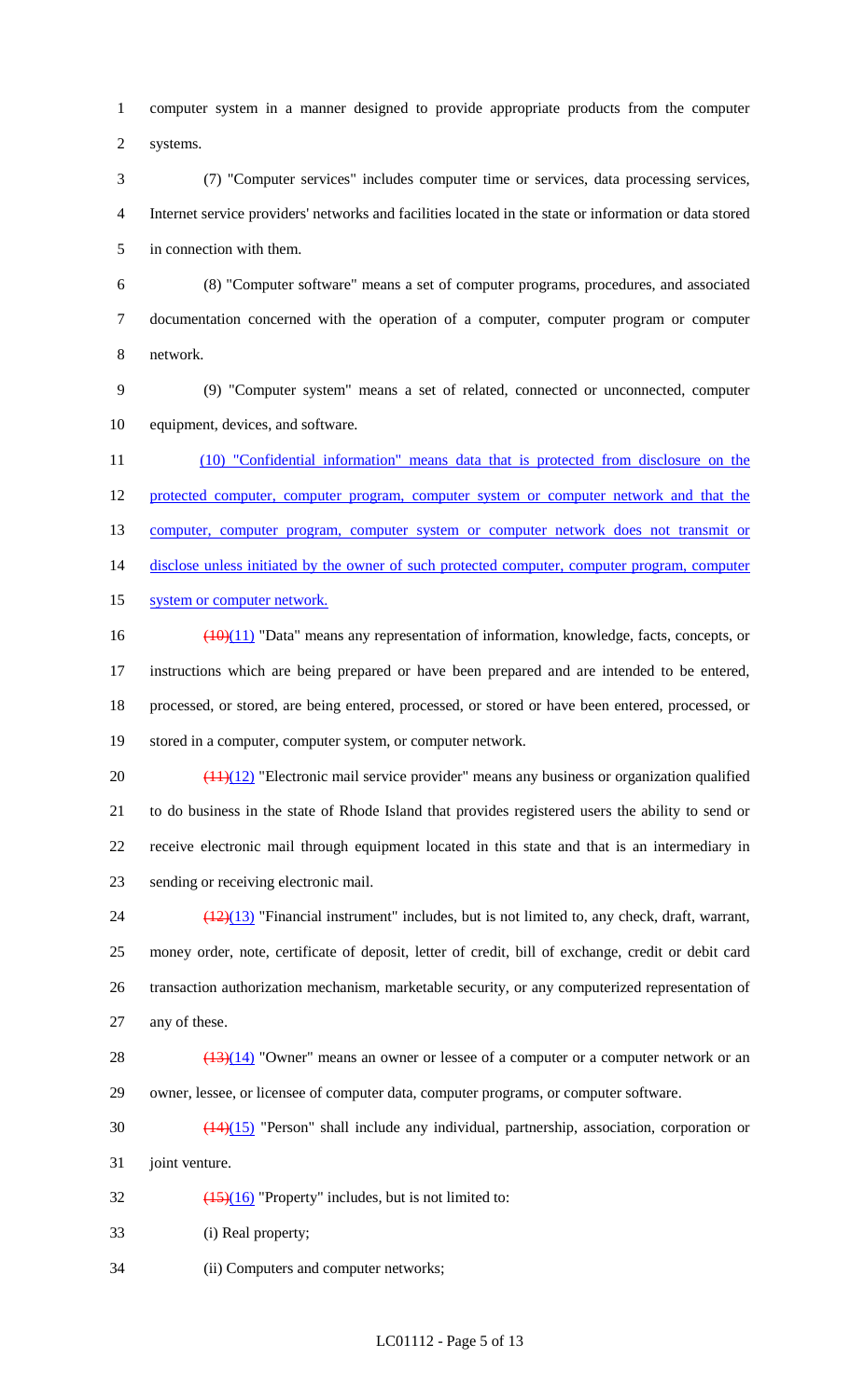| $\mathbf{1}$   | (iii) Financial instruments, computer data, computer programs, computer software and                |
|----------------|-----------------------------------------------------------------------------------------------------|
| $\mathbf{2}$   | all other personal property regardless of whether they are:                                         |
| 3              | (A) Tangible or intangible;                                                                         |
| $\overline{4}$ | (B) In a format readable by humans or by a computer;                                                |
| $\mathfrak{S}$ | (C) In transit between computers or within a computer network or between any devices                |
| 6              | which comprise a computer; or                                                                       |
| $\tau$         | (D) Located on any paper or in any device on which it is stored by a computer or by a               |
| $8\,$          | human; and                                                                                          |
| 9              | (E) Computer services.                                                                              |
| 10             | (iv) A person "uses" a computer or computer network when he or she:                                 |
| 11             | (A) Attempts to cause or causes a computer or computer network to perform or to stop                |
| 12             | performing computer operations;                                                                     |
| 13             | (B) Attempts to cause or causes the withholding or denial of the use of a computer,                 |
| 14             | computer network, computer program, computer data or computer software to another user; or          |
| 15             | (C) Attempts to cause or causes another person to put false information into a computer.            |
| 16             | $(v)$ A person is "without authority" when: (A) he or she has no right or permission of the         |
| 17             | owner to use a computer, or, he or she uses a computer in a manner exceeding his or her right or    |
| 18             | permission or (B) he or she uses an Internet service e-mail system offered by a Rhode Island        |
| 19             | based Internet service provider in contravention of the authority granted by or in violation of the |
| 20             | policies set by the Internet service provider.                                                      |
| 21             | (vi) Transmission of electronic mail from an organization to its members shall not be               |
| 22             | deemed to be unsolicited bulk electronic mail.                                                      |
| 23             | $(16)(17)$ "Services" includes, but is not limited to, computer time, data processing, and          |
| 24             | storage functions.                                                                                  |
| 25             | (18) "Social network site" means: (i) A service accessible on a world wide web domain               |
| 26             | whose primary purpose is to facilitate online social interaction among groups of members for        |
| 27             | primarily social purposes, and which integrates the following features within the unique profile    |
| 28             | web pages of its registered members:                                                                |
| 29             | (A) The ability of members, including minors, to post a name or nickname in                         |
| 30             | combination with, photographs, multimedia and other personal information about the member on        |
| 31             | the profile web page;                                                                               |
| 32             | (B) The ability for members, including minors, to establish interactive links from their            |
| 33             | profile web pages to one or more profile web pages of other members of the same social              |
| 34             | networking service;                                                                                 |

## LC01112 - Page 6 of 13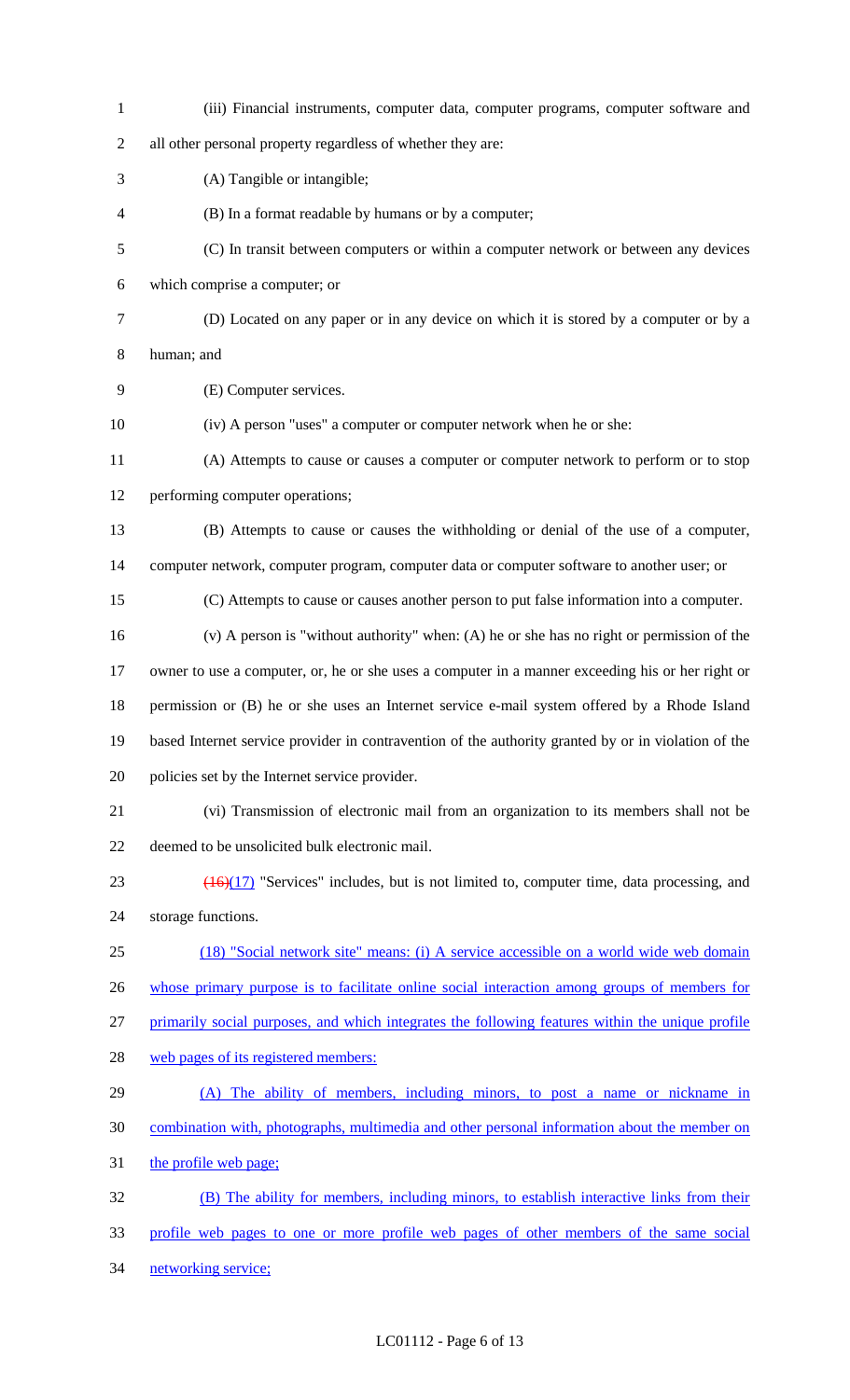1 (C) The ability for members of, or visitors to, the social networking service to leave 2 messages or comments on a member's profile web page that are visible to all or some visitors to 3 that page; 4 (D) The ability of members of, or visitors to, the social networking service to search for 5 members according to their age, gender, location, or interests in combination with age; and 6 (E) The ability of members to communicate through an embedded electronic mail feature. 7 (b) A social networking site does not include: 8 (i) Discrete email, instant message, chat room, message board or other communication 9 functionalities; or 10 (ii) A service whose primary purpose is the facilitation of commercial transactions 11 between its members or visitors. 12 (17)(19) "Source document" means an original document or record which forms the 13 basis of every electronic entry put into a computer, computer system, or computer network. 14 SECTION 4. Section 11-64-1 of the General Laws in Chapter 11-64 entitled "Electronic 15 Imaging Devices" is hereby amended to read as follows: 16 **11-64-1. Definitions. --** (1) For the purposes of this section the following definitions 17 apply: 18 (a) "Disseminate" means to make available by any means to any person. 19 (b) "Imaging Device" means any electronic instrument capable of capturing, recording, 20 storing or transmitting visual images. 21 (c) "Intimate areas" means the naked or undergarment clad genitals, pubic area, buttocks, 22 or any portion of the female breast below the top of the areola of a person which the person 23 intended to be protected from public view. 24 (d) "Legal entity" means any partnership, firm, association, corporation or any agent or 25 servant thereof. 26 (e) "Publish" means to: 27 (i) Disseminate with the intent that such image or images be made available by any 28 means to any person or other legal entity; 29 (ii) Disseminate with the intent such images be sold by another person or legal entity; 30 (iii) Post, present, display, exhibit, circulate, advertise or allow access by any means, so 31 as to make an image or images available to the public; or 32 (iv) Disseminate with the intent that an image or images be posted, presented, displayed, 33 exhibited, circulated, advertised or made accessible by any means, and to make such images 34 available to the public.

### LC01112 - Page 7 of 13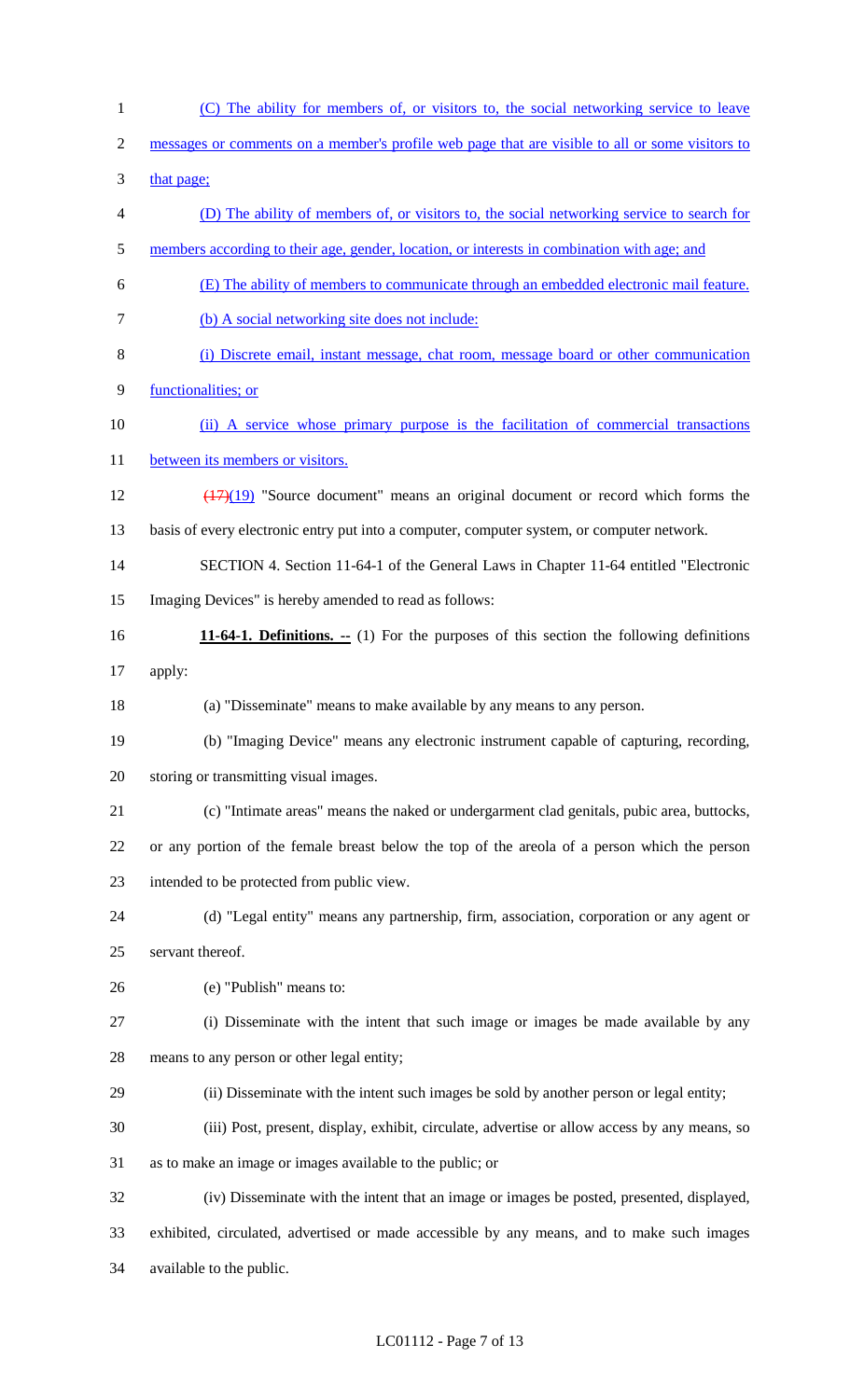1 (f) "Sell" means to disseminate to another person, or to publish, in exchange for 2 something of value. 3 (g) "Sexually explicit conduct" means actual: 4 (i) Graphic sexual intercourse, including genital-genital, oral-genital, anal-genital, or 5 oral-anal, or lascivious sexual intercourse where the genitals, or pubic area of any person is 6 exhibited; 7 (ii) Bestiality; 8 (iii) Masturbation; or 9 (iv) Sadistic or masochistic abuse. 10 SECTION 5. Chapter 11-9 of the General Laws entitled "Children" is hereby amended 11 by adding thereto the following section: 12 **11-9-1.5. Electronically disseminating indecent material to minors prohibited. –** (a) 13 Definitions as used in this section: 14 (1) "Minor" means any person not having reached eighteen (18) years of age. 15 (2) "Computer" has the meaning given to that term in section 11-52-1. 16 (3) "Telecommunication device" means an analog or digital electronic device that 17 processes data, telephony, video, or sound transmission as part of any system involved in the 18 sending and/or receiving at a distance of voice, sound, data, and/or video transmissions. 19 (4) "Indecent visual depiction" means any digital image or digital video depicting one or 20 more persons engaging in sexually explicit conduct, and includes: (i) Data stored on any 21 computer, telecommunication device, or other electronic storage media that is capable of 22 conversion into a visual image; or (ii) Digital video depicting sexually explicit conduct 23 transmitted live over a computer online service, internet service, or local electronic bulletin board 24 service. 25 (5) "Sexually explicit conduct" means actual: 26 (i) Graphic sexual intercourse, including genital-genital, oral-genital, anal-genital, or 27 oral-anal, or lascivious sexual intercourse where the genitals or pubic area of any person is 28 exhibited; 29 (ii) Bestiality; 30 (iii) Masturbation; 31 (iv) Sadistic or masochistic abuse; or 32 (v) Graphic or lascivious exhibition of the genitals or pubic area of any person. 33 (b) No person shall knowingly and intentionally use a computer or telecommunication 34 device to transmit an indecent visual depiction to a person he or she knows is, or believes to be, a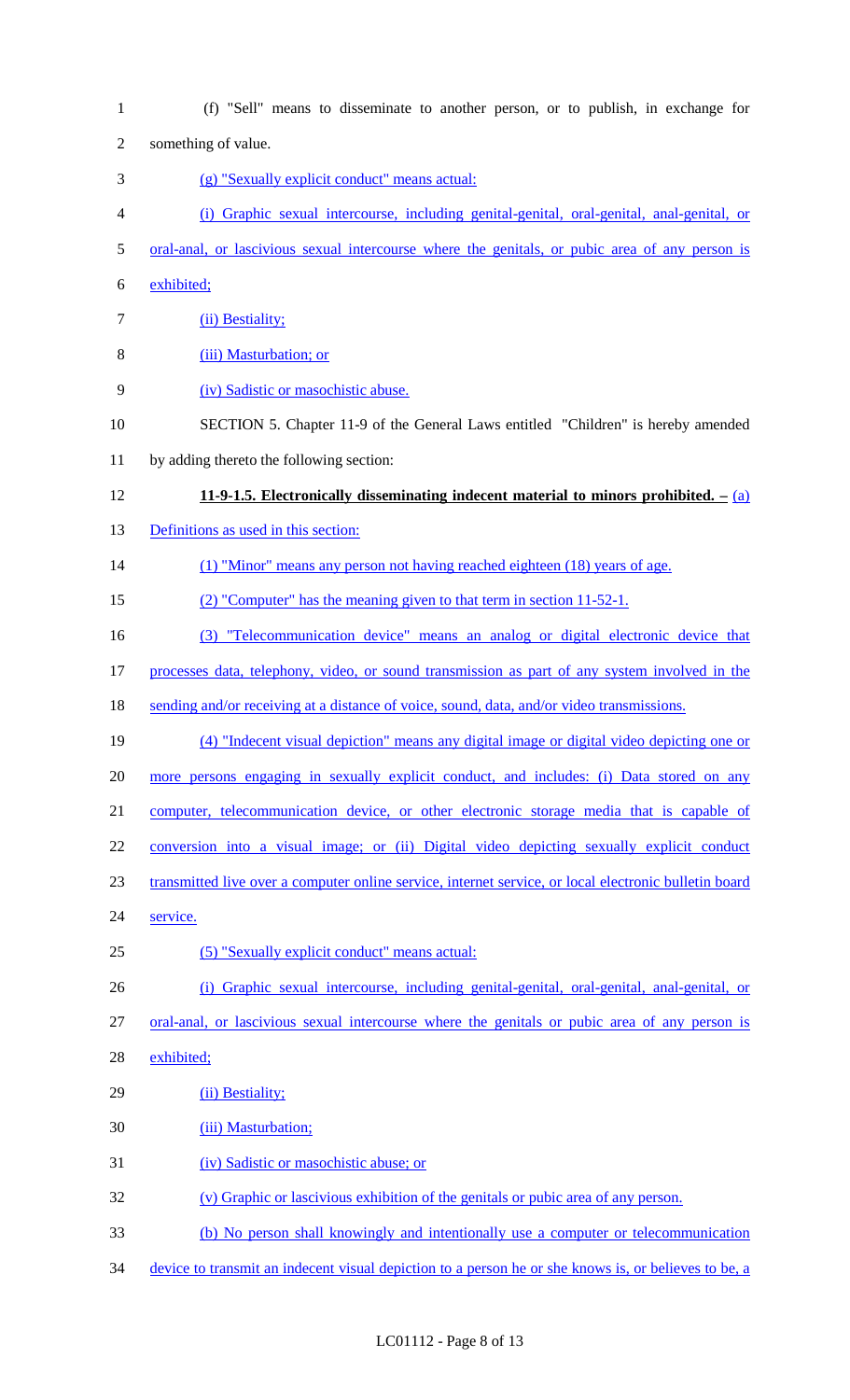1 <u>minor.</u>

| $\mathbf{2}$   | (c) No minor shall be charged under this section if his or her conduct falls within section         |
|----------------|-----------------------------------------------------------------------------------------------------|
| 3              | 11-9-1.4, "Minor electronically disseminating indecent material to another person – "Sexting"       |
| $\overline{4}$ | prohibited."                                                                                        |
| 5              | (d) The fact that an undercover operative or law enforcement officer was involved in the            |
| 6              | detection and investigation of an offense under this section shall not constitute a defense to a    |
| $\tau$         | prosecution under this section.                                                                     |
| $8\,$          | (e) Whoever violates this section shall be subject to sex offender registration                     |
| 9              | requirements set forth in section 11-37.1-1 et seq., entitled "Sexual offender registration and     |
| 10             | community notification act."                                                                        |
| 11             | (f) Whoever violates this section shall be guilty of a felony and may be imprisoned for             |
| 12             | not more than five (5) years or fined not more than five thousand dollars (\$5,000), or both.       |
| 13             | SECTION 6. Chapter 11-52 of the General Laws entitled "Computer Crime" is hereby                    |
| 14             | amended by adding thereto the following sections:                                                   |
| 15             | 11-52-3.1. Unauthorized access to confidential information. -- (a) Whoever                          |
| 16             | intentionally, without authorization or in excess of one's authorization, directly or indirectly    |
| 17             | accesses a protected computer, computer program, computer system, or computer network with          |
| 18             | the intent to either view, obtain, copy, or download any confidential information contained in or   |
| 19             | stored on such computer, computer program, computer system, or computer network, shall be           |
| 20             | guilty of a felony and shall be subject to the penalties set forth in section 11-52-5.              |
| 21             | (b) Nothing in this section shall apply to any monitoring of, or interaction with, a                |
| 22             | subscriber's internet or other network connection or service, or a protected computer, by a         |
| 23             | telecommunications carrier, cable operator, computer hardware or software provider, or provider     |
| 24             | of information service or interactive computer service for network or computer security purposes,   |
| 25             | diagnostics, technical support, repair, advertising, authorized updates of software or system       |
| 26             | firmware, authorized remove system management, providing, operating, or improving a service         |
| 27             | used, requested, or authorized by an individual, or detection or prevention of the unauthorized use |
| 28             | of or fraudulent or other illegal activities in connection with a network, service, or computer     |
| 29             | software.                                                                                           |
| 30             | 11-52-4.4. Cyberstalking and cyberharassment prohibited. $-$ (a) Definitions. As used               |
| 31             | in this section:                                                                                    |
| 32             | (1) "Conduct" means either: (i) A single act which causes a person to be repeatedly                 |
| 33             | contacted by others in a manner which seriously alarms, annoys, or bothers the person, or (ii) two  |
| 34             | (2) or more acts over a period of time, evidencing a continuity of purpose, which seriously         |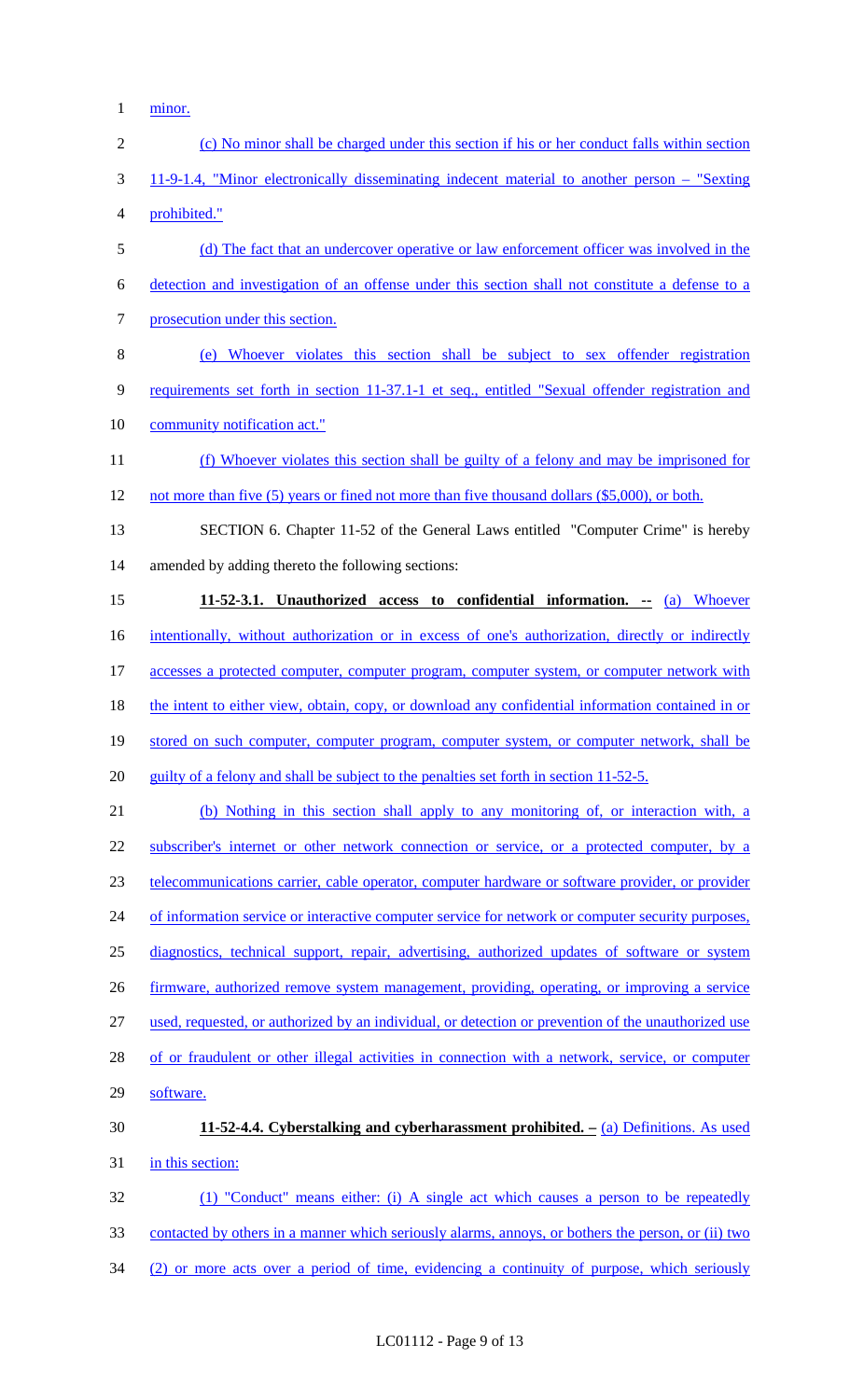1 alarms, annoys, or bothers the person.

| $\overline{2}$ | (2) "Immediate family" means a spouse, parent, child, or sibling. The term also includes             |
|----------------|------------------------------------------------------------------------------------------------------|
| 3              | any other individual who regularly resides in the household or who within the prior six (6)          |
| 4              | months regularly resided in the household.                                                           |
| 5              | (3) "Harass" means to engage in intentional conduct that serves no legitimate purpose                |
| 6              | that would cause a reasonable person to suffer substantial emotional distress, or be in fear of      |
| 7              | bodily injury. The term does not include constitutionally protected activity.                        |
| 8              | (4) "Computer" has the meaning given to that term in section 11-52-1.                                |
| 9              | (5) "Telecommunication device" means an analog or digital electronic device that                     |
| 10             | processes data, telephony, video, or sound transmission as part of any system involved in the        |
| 11             | sending and/or receiving at a distance of voice, sound, data, and/or video transmissions.            |
| 12             | (b) Whoever, by computer or telecommunication device, harasses another person or                     |
| 13             | causes any person to be contacted for the purpose of harassing that person or his or her immediate   |
| 14             | family is guilty of a misdemeanor and may be subject to imprisonment for not more than one year      |
| 15             | or fined not more than five hundred dollars (\$500), or both.                                        |
| 16             | (c) A second or subsequent conviction under subsection (b) of this section shall be                  |
| 17             | deemed a felony subject to imprisonment for not more than two (2) years or a fine or not more        |
| 18             | than six thousand dollars $(\$6,000)$ , or both.                                                     |
| 19             | (d) If a person accused under this section claims to have been engaged in constitutionally           |
| 20             | protected activity, the court shall determine the validity of the claim as a matter of law and, if   |
| 21             | found valid, shall exclude evidence of the activity.                                                 |
| 22             | <b>11-52-7.1. Offense of online impersonation.</b> -- (a) Definitions, as used in this section:      |
| 23             | (1) "Commercial social networking site" means a business, organization or other similar              |
| 24             | entity that operates a website and permits persons to become registered users for the purpose of     |
| 25             | establishing personal relationships with other users through direct or real-time communication       |
| 26             | with other users or the creation of web pages or profiles available to the public or to other users. |
| 27             | (2) "Electronic mail" means an electronic mail message sent through the use of an                    |
| 28             | electronic mail program or a message board program.                                                  |
| 29             | (3) "Identifying information" means information that alone or in conjunction with other              |
| 30             | information identifies a person, including a person's:                                               |
| 31             | (i) Name, social security number, date of birth, or government-issued identification                 |
| 32             | number;                                                                                              |
| 33             | (ii) Unique biometric data, including the person's fingerprint, voice print or retina or iris        |
| 34             | <u>image;</u>                                                                                        |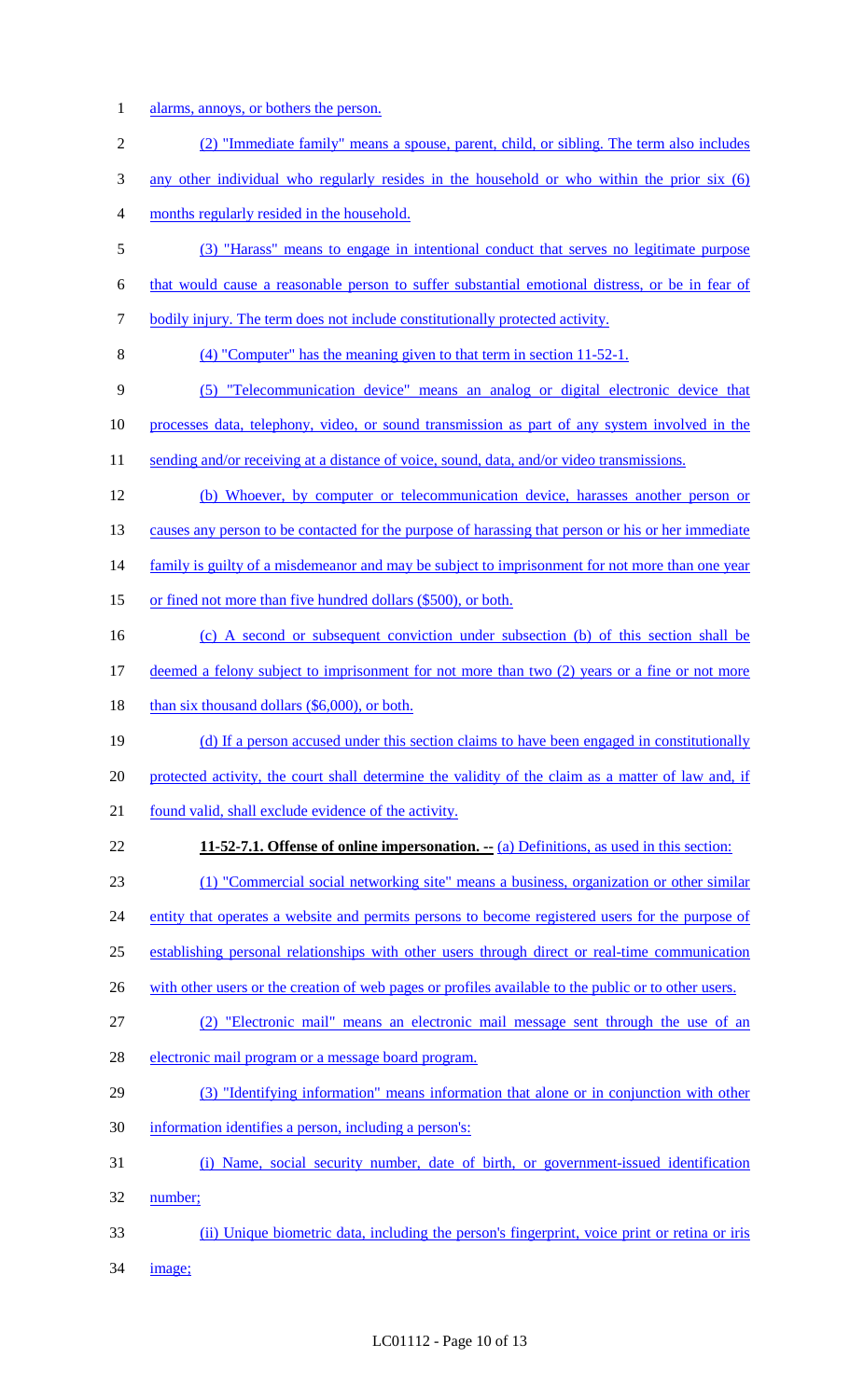| $\mathbf{1}$   | (iii) Unique electronic identification number, electronic mail address, routing code or             |
|----------------|-----------------------------------------------------------------------------------------------------|
| $\mathfrak{2}$ | financial institution account number; and                                                           |
| 3              | (iv) Telecommunication identifying information or access device.                                    |
| $\overline{4}$ | (4) "Public official" means a person elected by the public or elected or appointed by a             |
| $\mathfrak{S}$ | governmental body or an appointed official in the executive, legislative, or judicial branch of the |
| 6              | state or any political subdivision thereof.                                                         |
| 7              | (b) A person commits the crime of online impersonation if the person:                               |
| 8              | (1) Uses the name or persona of another person to create a web page on or to post one or            |
| 9              | more messages on a commercial social networking site or sends an electronic mail, instant           |
| 10             | message, text message or similar communication without obtaining the other person's consent and     |
| 11             | with the intent to harm, defraud, intimidate or threaten any person;                                |
| 12             | (2) Sends an electronic mail, instant message, text message or similar communication that           |
| 13             | references a name, domain address, telephone number or other item of identifying information        |
| 14             | belonging to any person without obtaining the other person's consent, with the intent to cause a    |
| 15             | recipient of the communication to reasonably believe that the other person authorized or            |
| 16             | transmitted the communication with the intent to harm or defraud any person; or                     |
| 17             | (3) Uses the name or persona of a public official to create a web page on or to post one or         |
| 18             | more messages on a commercial social networking site or sends an electronic mail, instant           |
| 19             | message, text message or similar communication without obtaining the public official's consent      |
| 20             | and with the intent to induce another to submit to such pretended official authority, to solicit    |
| 21             | funds or otherwise to act in reliance upon that pretense to the other person's detriment.           |
| 22             | (c) Whoever violates this section shall be guilty of a felony and subject to imprisonment           |
| 23             | for not more than three (3) years or fined not more than two thousand dollars (\$2,000), or both.   |
| 24             | SECTION 7. Chapter 11-64 of the General Laws entitled "Electronic Imaging Devices"                  |
| 25             | is hereby amended by adding thereto the following section:                                          |
| 26             | 11-64-3. Unauthorized dissemination of indecent material. $-$ (a) A person is guilty of             |
| 27             | unauthorized dissemination of indecent material when such person uses an imaging device to          |
| 28             | capture, record, or store visual images of another person eighteen (18) years of age or older       |
| 29             | engaged in sexually explicit conduct or of the intimate areas of another person, with or without    |
| 30             | that other person's knowledge and consent under circumstances in which that other person would      |
| 31             | have a reasonable expectation of privacy and, thereafter, without the consent of the person or all  |
| 32             | persons depicted in the visual image, intentionally disseminates, publishes, or sells such visual   |
| 33             | image or images.                                                                                    |
| 34             | (b) Constitutionally protected activity is not subject to the provisions of this section.           |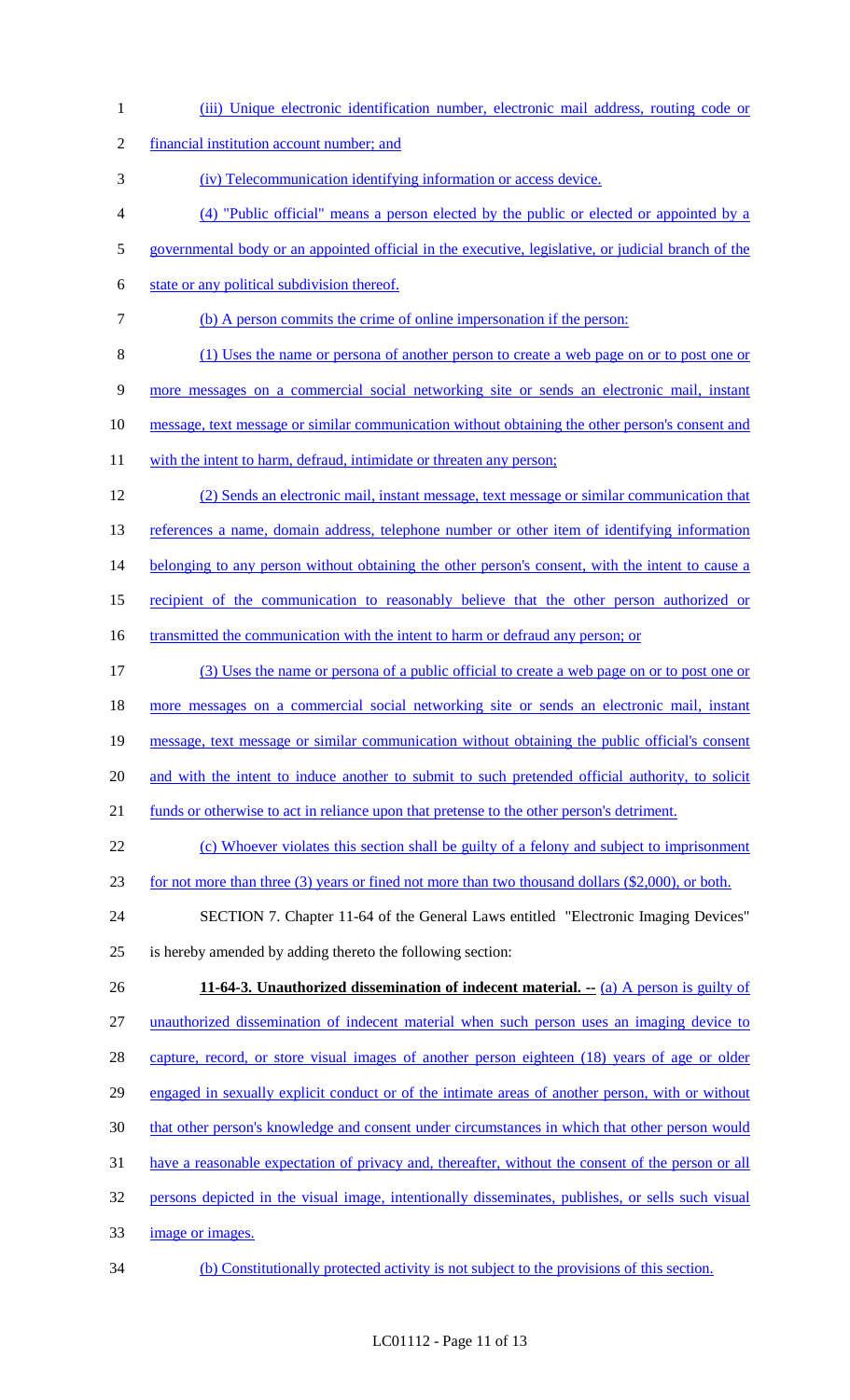- 1 (c) Whoever violates this section shall not be subject to sex offender registration
- 2 requirements set forth in section 11-37.1-1 et seq., entitled "Sexual offender registration and
- 3 community notification act."
- 4 (d) Whoever violates this section shall be subject to imprisonment for not more than three
- 5 (3) years or fined not more than five thousand dollars (\$5,000), or both.
- 6 SECTION 8. Nothing in this act may be construed to provide a basis for a private right of 7 action against an interactive computer service, as defined in 47 U.S.C. section 230, or a 8 telecommunications carrier as used by another person to violate this act, for content provided by 9 such person or by another information content provider.
- 10 SECTION 9. This act shall take effect upon passage.

#### ======= LC01112 ========